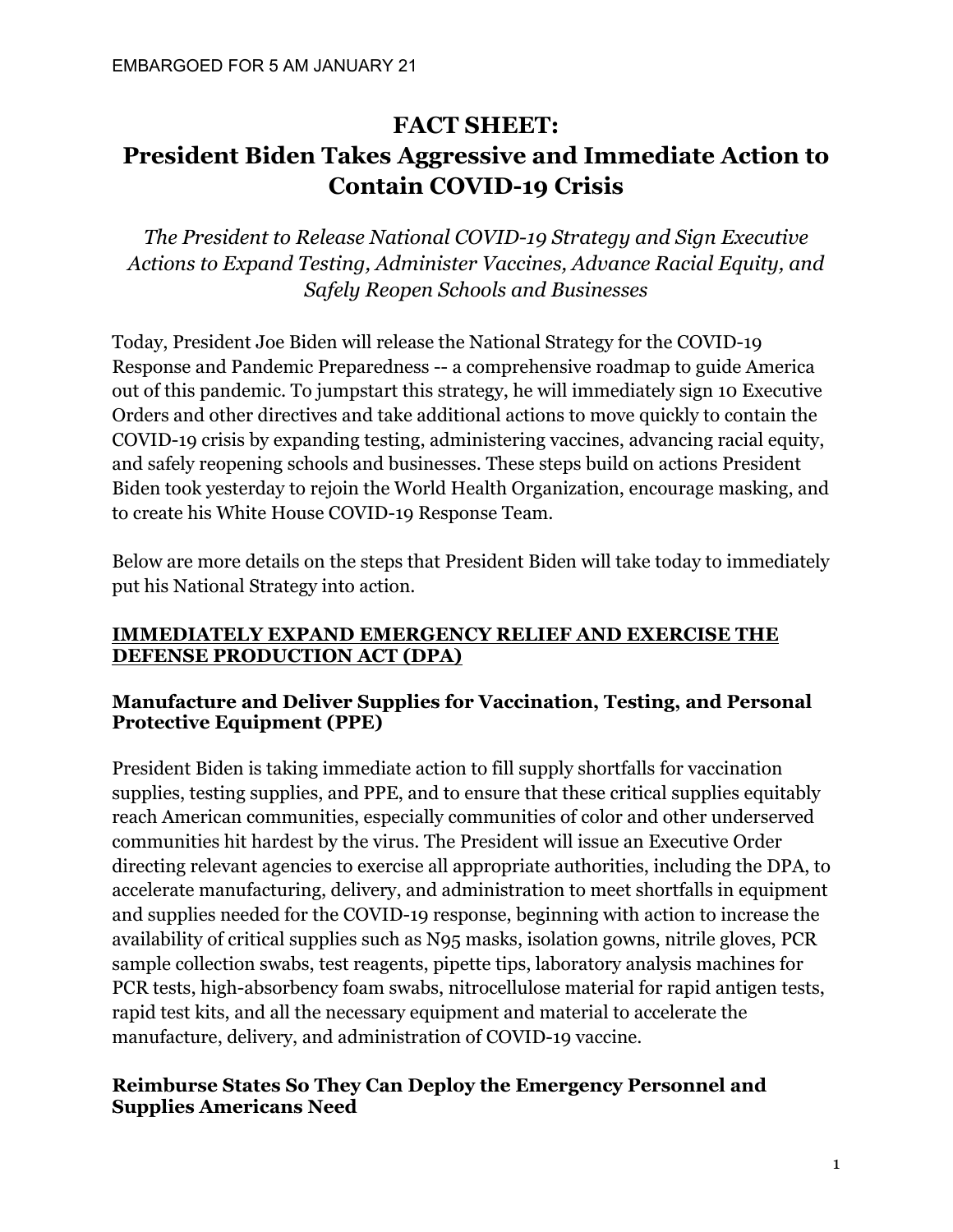The President will issue a Presidential Memorandum directing the Federal Emergency Management Administration (FEMA) to increase federal reimbursement to states and Tribes from 75 percent to 100 percent of the cost for National Guard personnel and emergency supplies, such as PPE, cleaning and sanitizing efforts, and the personnel and equipment needed to create vaccination centers. The order also includes restoring full reimbursement for eligible costs necessary to support safe school reopening through the FEMA Disaster Relief Fund. To help address the health and financial crises faced by Tribal Nations throughout our country and to advance Tribal sovereignty in our COVID-19 response, this Memorandum also expands FEMA resources for Tribal governments.

#### **MITIGATE SPREAD THROUGH EXPANDING TESTING, TREATMENT, AND THE PUBLIC HEALTH WORKFORCE, AND ESTABLISHING CLEAR PUBLIC HEALTH STANDARDS**

#### **Establish the Pandemic Testing Board, Expand Testing, and Strengthen the Public Health Workforce**

To control the COVID-19 pandemic and safely reopen schools and businesses, the U.S. must have wide-spread testing. President Biden will issue an Executive Order that establishes the COVID-19 Pandemic Testing Board to bring the full force of the federal government's expertise to expanding testing supply and increasing access to testing. The federal government will increase testing capacity by directing the use of the DPA and other authorities to procure more tests and expand manufacturing capacity where possible. The Executive Order will promote surge capacity for testing in the United States, onshore test manufacturing, expand the public health workforce, support COVID-19 screening for schools, and ensure that underserved communities, including communities of color, can equitably access tests.

# **Bolster Access to COVID-19 Treatments and Clinical Care**

Effective treatments for COVID-19 are critical to saving lives. President Biden will sign an Executive Order directing studies, including large-scale randomized trials, to identify treatments for COVID-19 and to ensure that such studies address the needs of diverse populations. The Executive Order establishes a comprehensive, integrated, equitable, and coordinated preclinical drug discovery and development program to allow therapeutics to be evaluated and developed in response to pandemic threats. The Order also outlines steps to improve clinical care, provide assistance to long-term care facilities and intermediate care facilities for people with disabilities, increase health care workforce capacity, expand access to programs designed to meet long-term health needs of patients recovering from COVID-19, and support access to safe and effective COVID-19 therapies for those without coverage.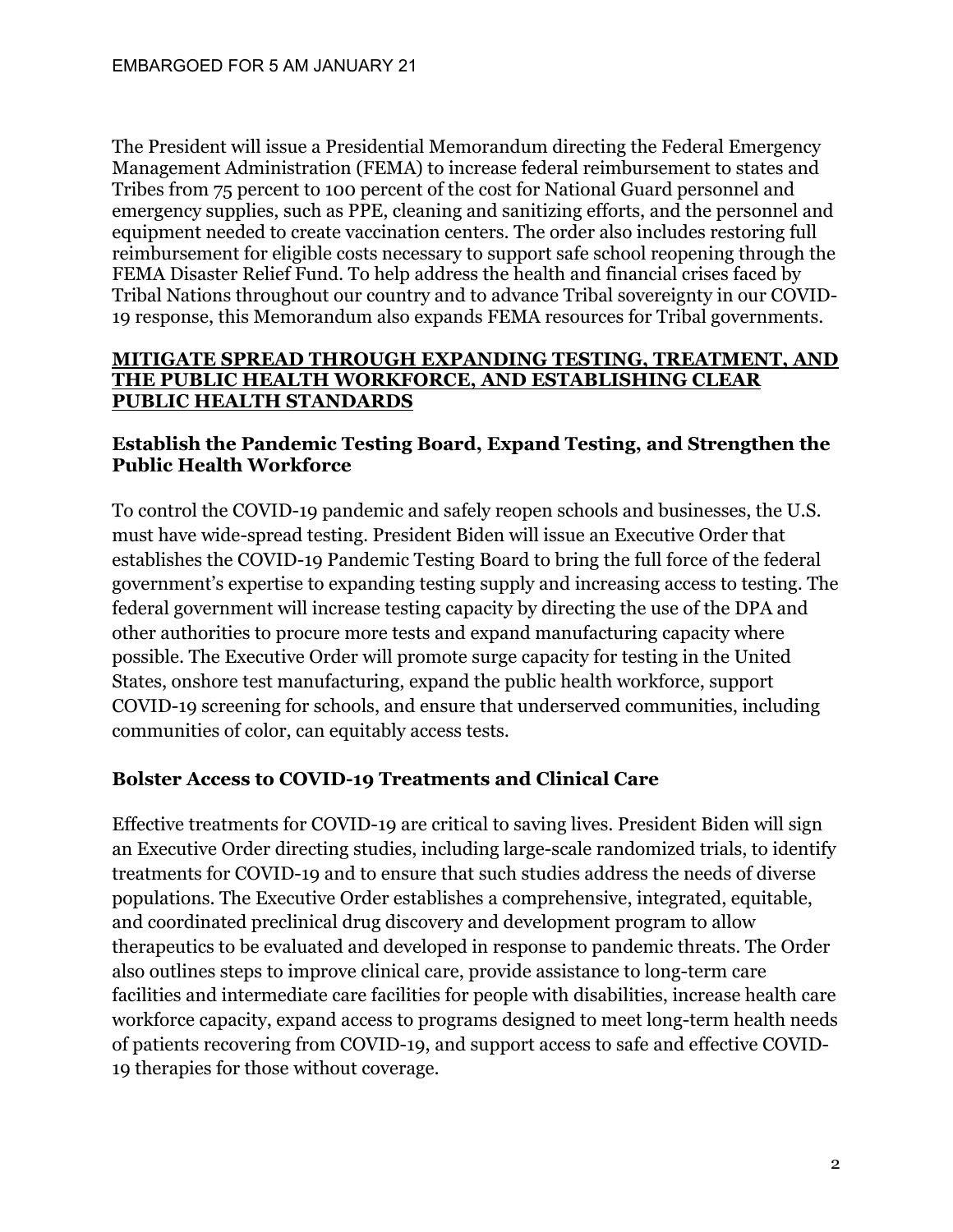# **Improve Data to Combat COVID-19**

Metrics and metric-driven public health guidance will be essential to controlling the pandemic. President Biden's Executive Order will enhance the United States' collection, production, sharing, and analysis of data to support an equitable COVID-19 response and recovery. The federal government will work with state, local, Tribal and territorial governments to aggregate and analyze data to track access to vaccines and testing, reopen schools and businesses, and address disparities in COVID-19 infections and health outcomes. And, the federal government will create publicly available dashboards with national and state-by-state level information, consistent with privacy protections, on cases, testing, vaccinations, and hospital admissions to make real-time information available to policymakers and the public.

# **MOUNT A SAFE, EFFECTIVE, COMPREHENSIVE VACCINATION CAMPAIGN**

# **Take Immediate Actions to Convert Vaccines into Vaccinations**

The Biden-Harris Administration will spare no effort to ensure the public can get vaccinated safely, effectively and equitably. To meet the aggressive vaccination target of 100 million shots by the end of his first 100 days in office, President Biden will take immediate action to improve the vaccination program. Yesterday, he directed FEMA to begin standing up the first federally-supported community vaccination centers, with the goal of standing up 100 centers in the next month. The Centers for Disease Control and Prevention (CDC) will also launch the federal pharmacy program -- making vaccines available to communities in their local pharmacies beginning next month. And, he tasked the U.S. Public Health Services Commissioned Corps with expanding its workforce and preparing for deployment. Central to this effort will be expanded support and collaboration with state, local, Tribal and territorial governments, including the establishment of COVID Response Liaisons for each state -- a model based on the response to Hurricane Sandy.

# **SAFELY REOPEN SCHOOLS, BUSINESSES, AND TRAVEL WHILE PROTECTING OUR WORKERS**

# **Direct Action to Support Students & Safely Reopen Schools**

President Biden will issue an Executive Order directing the Departments of Education and Health and Human Services (HHS) to provide guidance on safe reopening and operating for schools, child care providers, and institutions of higher education. Ensuring the safety of students and educators and adherence to science will be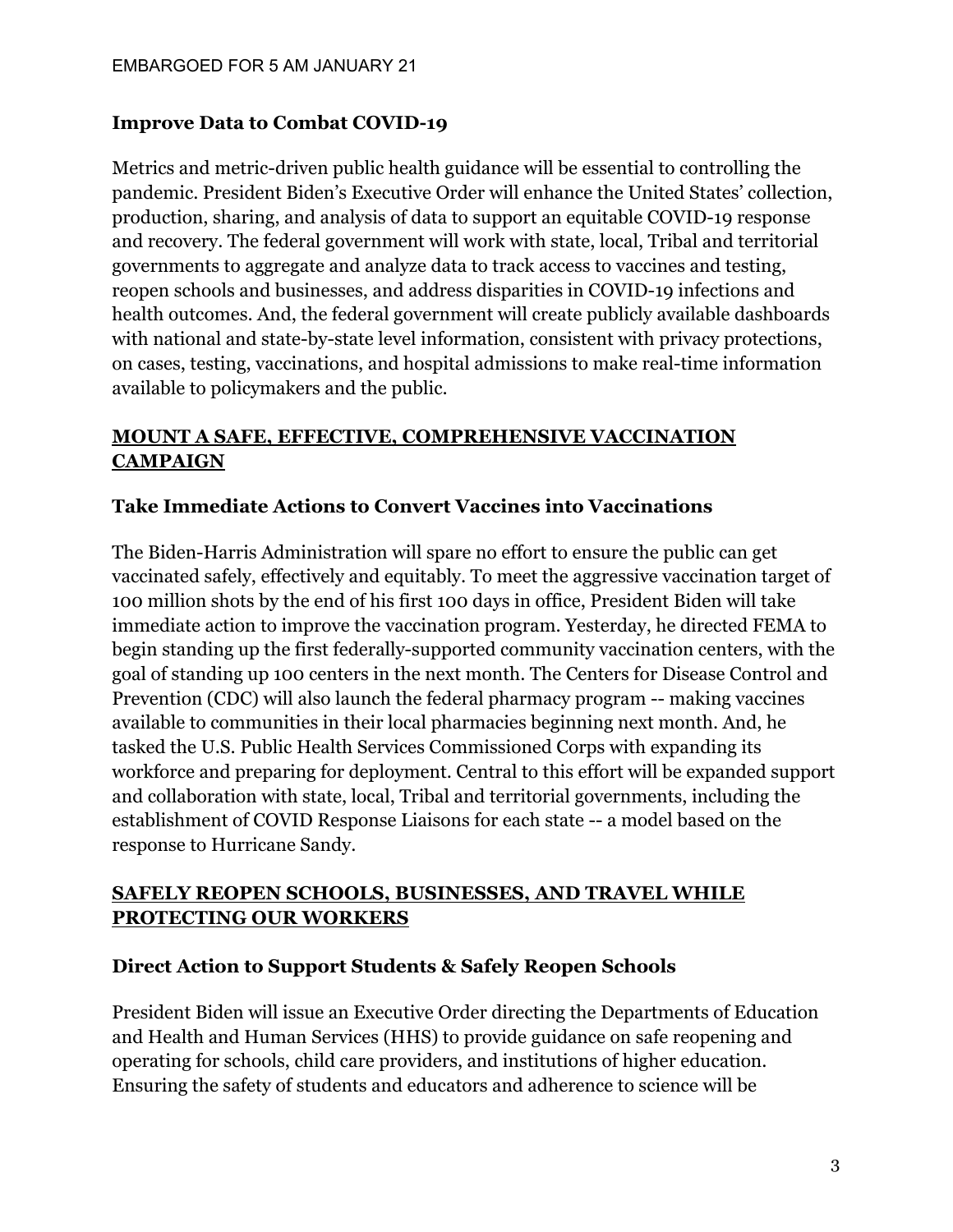paramount. And, the Order directs the Departments of Education and Health and Human Services to collect data around reopening and school closures so state and local officials have metrics to inform decision-making and can better understand the impact of closures on students from families with low-incomes, students of color, Englishlanguage learners, students with disabilities and others.

The COVID-19 Response Team will work to ensure that testing materials, support for contact tracing, and vaccinations for teachers are equitably provided to support inperson care and learning. Finally, the order encourages the Federal Communications Commission to increase connectivity options for students lacking reliable home broadband, so that they can continue to learn if their schools are operating remotely.

This work will be supported by the Presidential Memorandum directing FEMA to offer reimbursement for eligible emergency supplies, such as PPE for schools and child care providers.

The Administration will engage with educators and their unions, students and their families, state and local education and public health officials, civil rights advocates, and other experts in the field. And, the Department of Education will work with HHS to ensure that guidance for schools is updated based on the latest science and any developments in the pandemic, including the spread of new coronavirus variants that may have a higher transmission rate. The Administration will always be honest about the challenges we face, directly addressing how and whether changes in the pandemic may impact the reopening of schools or the ability of schools to remain open.

# **Help Protect Workers from COVID-19**

Millions of Americans, many of whom are people of color, immigrants, and low-wage workers, continue to put their lives on the line to keep the country functioning through the pandemic. President Biden will sign an Executive Order calling on the Occupational Safety and Health Administration (OSHA) to immediately release clear guidance for employers to help keep workers safe from COVID-19 exposure. It also asks OSHA and Mine Safety and Health Administration to determine whether to establish emergency temporary standards that require employers to take steps to keep workers safe from COVID-19 and it directs OSHA to enforce worker health and safety requirements, targeting the worst violators. With the goal of protecting all workers from COVID-19, the order instructs agencies to explore ways to protect workers who are not always covered by OSHA standards, such as those who are self-employed.

# **Promote Safe Travel**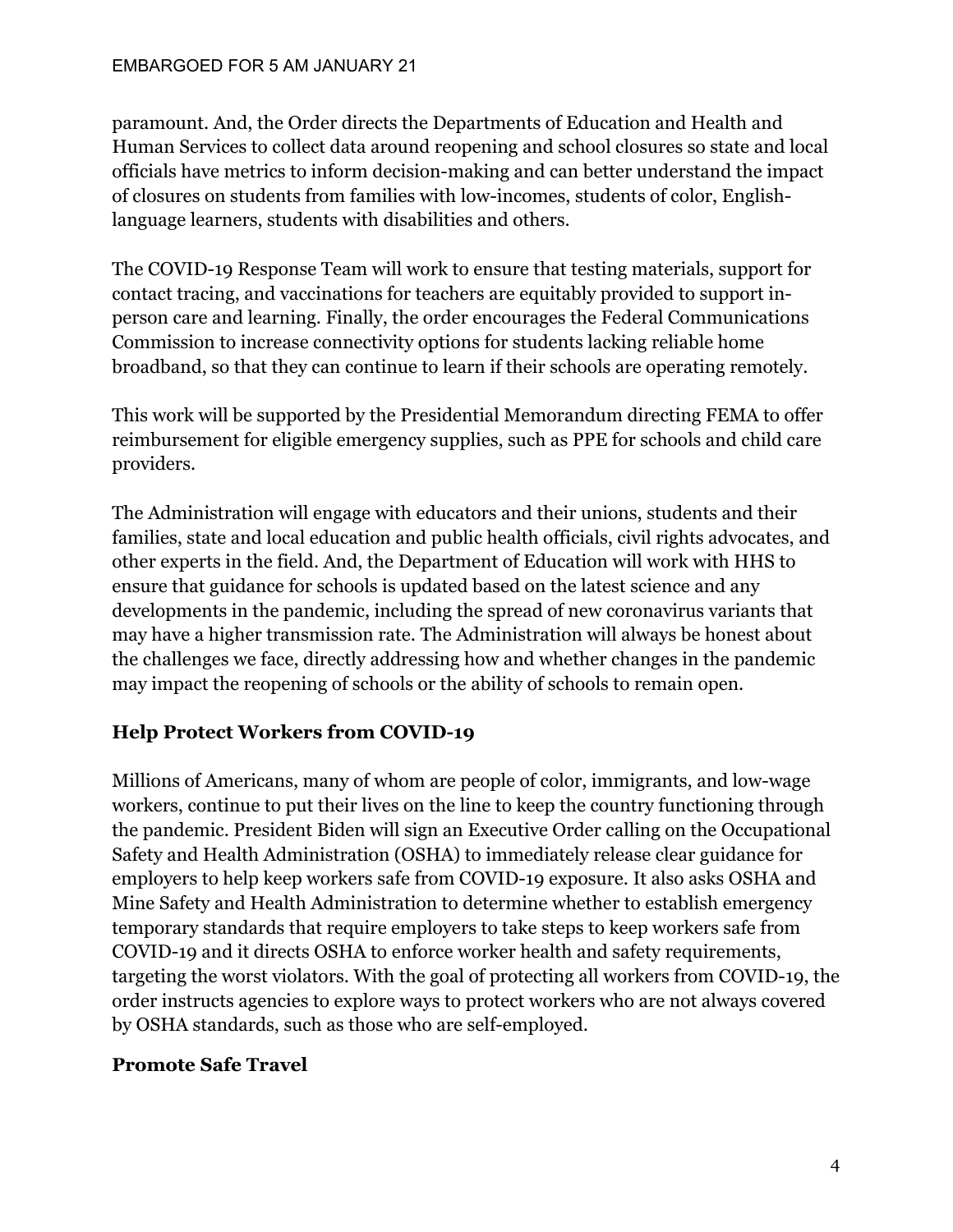To protect travelers from COVID-19, President Biden will issue an Executive Order to require mask-wearing in airports, on certain modes of public transportation, including many trains, airplanes, maritime vessels, and intercity buses. For air travel, this Executive Order also requires international travelers to produce proof of a negative COVID-19 test prior to departing for the United States and to comply with CDC guidelines for self-isolation and self-quarantine upon arrival. The Executive Order also calls for the consideration of additional public health measures in domestic travel and for consultation with foreign governments and other stakeholders to implement public health measures for safe travel, including at land and sea borders.

### **PROTECT THOSE MOST AT RISK AND ADDRESS INEQUITIES FACED BY COMMUNITIES OF COLOR AND OTHER UNDERSERVED GROUPS**

# **Advance Health Equity in the Nation's COVID-19 Response**

In order to address the disproportionate and severe impact of COVID-19 on communities of color and other underserved populations, President Biden will issue an Executive Order to ensure an equitable pandemic response and recovery. The order establishes a COVID-19 Health Equity Task Force to provide specific recommendations to the President for allocating resources and funding in communities with inequities in COVID-19 outcomes by race, ethnicity, geography, disability, and other considerations. The federal government will expand equity data collection; increase access to PPE, testing, therapies, and vaccines in underserved communities and high-risk settings; and assess and update pandemic response plans to ensure equity. The health workforce, including community-based workers, will be expanded to assist with contact tracing, vaccination, and linkage to care. Additionally, the Biden Administration will work with states, local jurisdictions, Tribal communities, and territories to address unmet basic needs, including food, housing, and childcare, for individuals and families affected by COVID-19.

# **RESTORE U.S. GLOBAL LEADERSHIP AND BUILD BETTER PREPAREDNESS**

# **Advance U.S. Global Leadership, Support the Health and Humanitarian Response to COVID-19, and Protect Against Future Biological Threats**

America's withdrawal from the world stage and retreat from the World Health Organization has impeded progress on the global COVID-19 response and left the United States and the world more vulnerable to future pandemics. Yesterday, President Biden signed letters to the United Nations Secretary General and World Health Organization Director General to cease America's withdrawal from the organization and to outline U.S. intent to work constructively with the WHO to strengthen and reform it.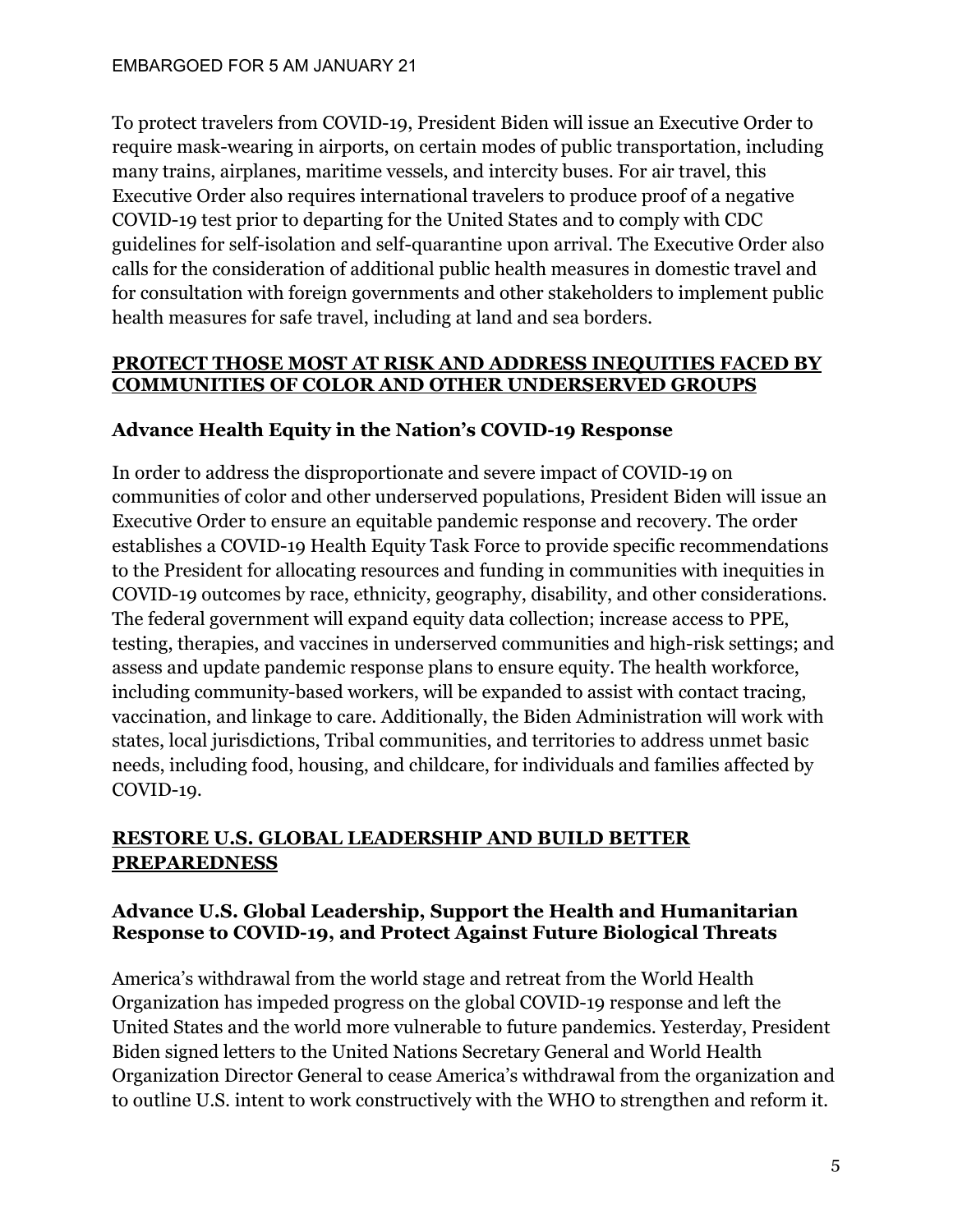Today, President Biden will sign a Presidential Directive to restore America's leadership, support the international pandemic response effort, promote resilience for future threats, and advance global health security and the Global Health Security Agenda. This directive restores U.S. leadership and seeks to support the international health and humanitarian response to the COVID-19 pandemic and its secondary impacts, global health security and diplomacy, and better biopreparedness and resilience for emerging and future biological threats.

# **RACIAL EQUITY IMPACT**

The COVID-19 crisis has shined a light on and exacerbated the persistent racial inequities in our healthcare system and our economy. Americans of color are being infected and dying from COVID-19 at higher rates, while workers of color [disproportionately](https://www.urban.org/research/publication/how-risk-exposure-coronavirus-work-varies-race-and-ethnicity-and-how-protect-health-and-well-being-workers-and-their-families) put themselves at risk of exposure to COVID-19 on the frontline of this crisis to keep our country running. Changing the course of the COVID-19 crisis requires mobilizing an equitable response across the whole of our government. The new COVID-19 Health Equity Task Force will intensely focus on these issues. The actions to expand the availability of testing and vaccines in communities of color, and other underserved communities, ensure that new clinical treatments are developed to serve diverse Americans, and safely reopen our schools so that children who are facing disproportionately high risks of learning loss can get back into the classroom. These actions will also support Native communities and Tribal governments to address the health and economic crises in Indian country.

# **WORKER IMPACT**

These executive actions will help keep millions of workers healthy and safe from COVID-19. They direct agencies to provide new guidance so that employers and schools know what they need to do to keep workers safe. They'll increase access to personal protective equipment, testing, and vaccines that will help reduce the spread of COVID-19 in workplaces across the country. They'll help ensure more people are wearing masks when they travel, immediately providing more protection to many airline workers, bus drivers, and other transportation workers, and providing Americans safe ways to travel to work.

With the support of funding from the President's American Rescue Package, the President's plan to safely reopen schools will help students engage in in-person learning, parents return to work and prevent more educators from being laid off, as we combat the virus and make schools safe for students and educators again.